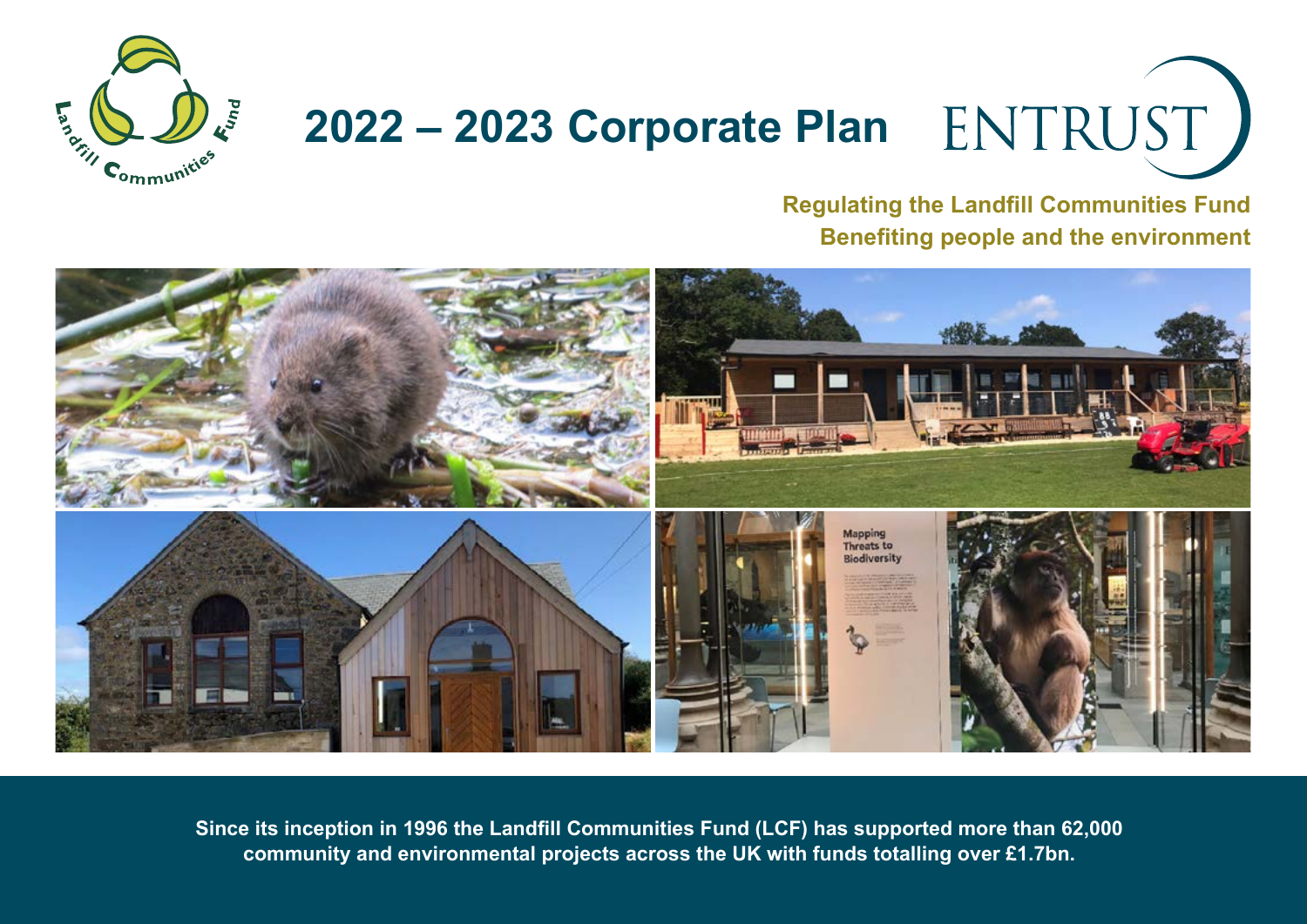# **Summary from the Chair and Chief Executive**

Welcome to our Corporate Plan for 2022-2023 which sets out the regulatory activities across our business, which we consider are key across this Corporate Plan period. In developing the Plan, we have taken into consideration the impact of the COVID-19 pandemic, and the possibility of any ongoing issues during 2022/2023. Our robust Business Continuity Plan (BCP) enabled ENTRUST to maintain a 24/7 e-delivery framework, which delivered the continuation of a fully-serviced regulatory function and we are confident we will continue to do so throughout 2022/2023.

ENTRUST has operated as the Regulator of the Landfill Communities Fund (LCF) since its inception in 1996. In undertaking this role, ENTRUST:

- Mitigates the risk of financial loss to the Exchequer by providing HM Revenue & Customs (HMRC) with independent assurance that LCF monies are spent compliantly in accordance with the Landfill Tax Regulations 1996 (Regulations); and
- Continues to deliver the requirements of the ENTRUST/HMRC Terms of Approval (TOA), which ensure that we fully support HMRC in regulating the fund and delivering the annual objectives and Key Performance Indicators (KPIs) set by HMRC.

In delivering our statutory role, our overarching strategy is to remain a lean, agile, proactive and efficient regulator, committed to providing continual improvements in the regulation of the LCF.

Vital to undertaking our service improvement and improving our efficiency is our innovative stakeholder engagement plan which includes positive partnering relationships between ENTRUST and our key Stakeholders. We will continue to facilitate an annual engagement meeting between these Stakeholders and HMRC, regular liaison meetings with the Association of Distributive and Environmental Bodies (ADEB) and our Information and

Networking Forum (INF) which allows EBs to get together and share best practice and ask for advice and guidance. As ever, we will also continue to maintain our 'coaching to compliance' ethos by focusing on the stakeholder experience that we offer to EBs and by minimising the administration burden on them.

We continually seek to improve and increase our regulatory assurance to HMRC through efficient service and business delivery whilst minimising our resource requirement and we consider that our 2022/2023 organisational structure continues to reflect the core level of staffing that ENTRUST requires to regulate the LCF to an appropriate standard in accordance with the requirements of the TOA, and to mitigate the risk of financial loss to the Exchequer by providing HMRC with independent assurance. Our organisational structure has been developed to utilise our Staff most effectively, delivering more for less. To achieve this, we ensure our organisation is cross-skilled, sharing resources and multi-skilling across teams and functions.

As a business committed to the 'thriving at work' standards, we will continue to put in place measures that do not just safeguard our Staff but also allow them to develop individual resilience and to thrive. The Company also considers that data protection and cyber security are key to our business resilience and we will continue to remain compliant with all data protection laws, and maintain our multi-layered approach to our cyber security measures. As a best practice organisation, we believe it is important to consider our environmental footprint and to continually review and improve our environmental performance. In 2022/2023 we will commit to reporting on the Company's carbon use.

Finally, we look forward to working with all our Stakeholders in 2022/2023 to continue to ensure that LCF funds are spent compliantly on projects which benefit the local community and environment.

Dr Ann G Limb CBE DL Chair, ENTRUST

Christopher Welford Chief Executive, ENTRUST



**Puriton Pump Track in Somerset, funded by Viridor Credits Environmental Company Photos courtesy of Tom MacDonald at Velo Solutions and Nick Berry at Viridor Credits**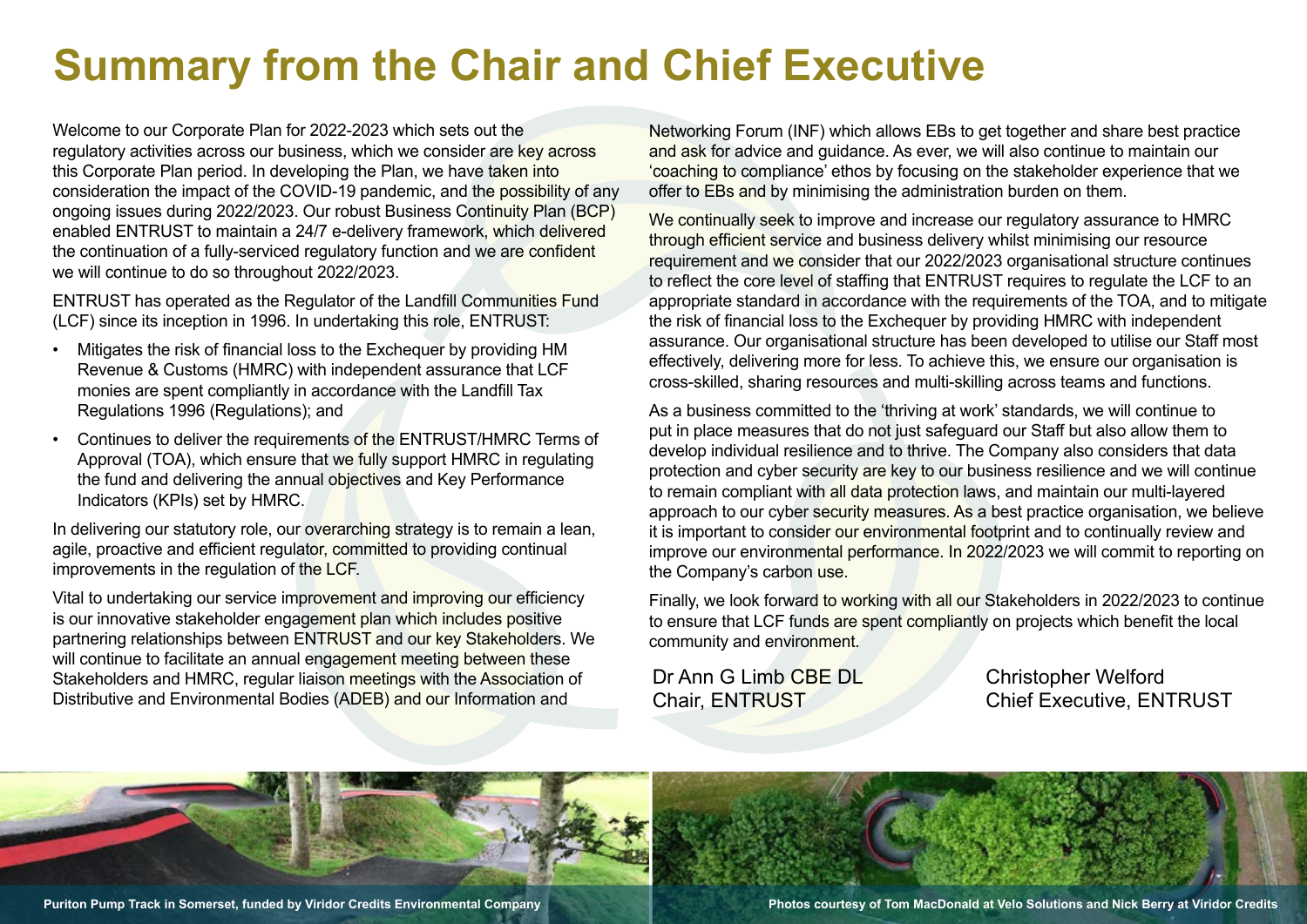## **ENTRUS Key performance indicators for 2022/2023**

#### **Target 1**

**Achieve standards of service delivery and effectiveness acceptable to stakeholders of a modern regulator**

- Approve 100% of eligible applications to enrol as an EB within five working days.
- Approve 98% of eligible project applications within five working days.
- Undertake a customer satisfaction survey by 31 August 2022 and use the findings to improve EBs' level of satisfaction with our services with identified improvements included in an action plan developed by 31 December 2022.

### **Target 2**

**Enhance the accountability and transparency of the LCF by reporting and publishing information about its operation**

**S** Provide reports to **HMRC** against the agreed reporting schedule.

**Target 3 Secure/increase the level of compliance with the Regulations**

During the 2022/2023 year inspect at least one third of active EBs to monitor compliant spend, focusing on the areas of highest risk based on previous noncompliance, risks identified through the risk model and issues identified during the year.

Ensure that 99 per cent of LCF funds are reported through the 2021/2022 Statutory Annual Return (Form 4) by the due date of 28 April 2022.

**Deliver value for money**

**Target 4 Prollowing the implementation Target 5** of our e-delivery policy, maintain the online submission of all forms at 100 per cent in 2022/2023.

> Publish 2021/2022  $\blacktriangleright$ benchmarking data for EBs by 30 June 2022.

**Report to HMRC by 31 July 2022 priority regulatory improvements to the Landfill Tax Regulations 1996. Implement agreed changes to guidance or regulation in accordance with agreed timescales**

Conduct targeted compliance interventions and if necessary consultation exercises to identify issues and make recommendations supported with robust analysis and evidence.